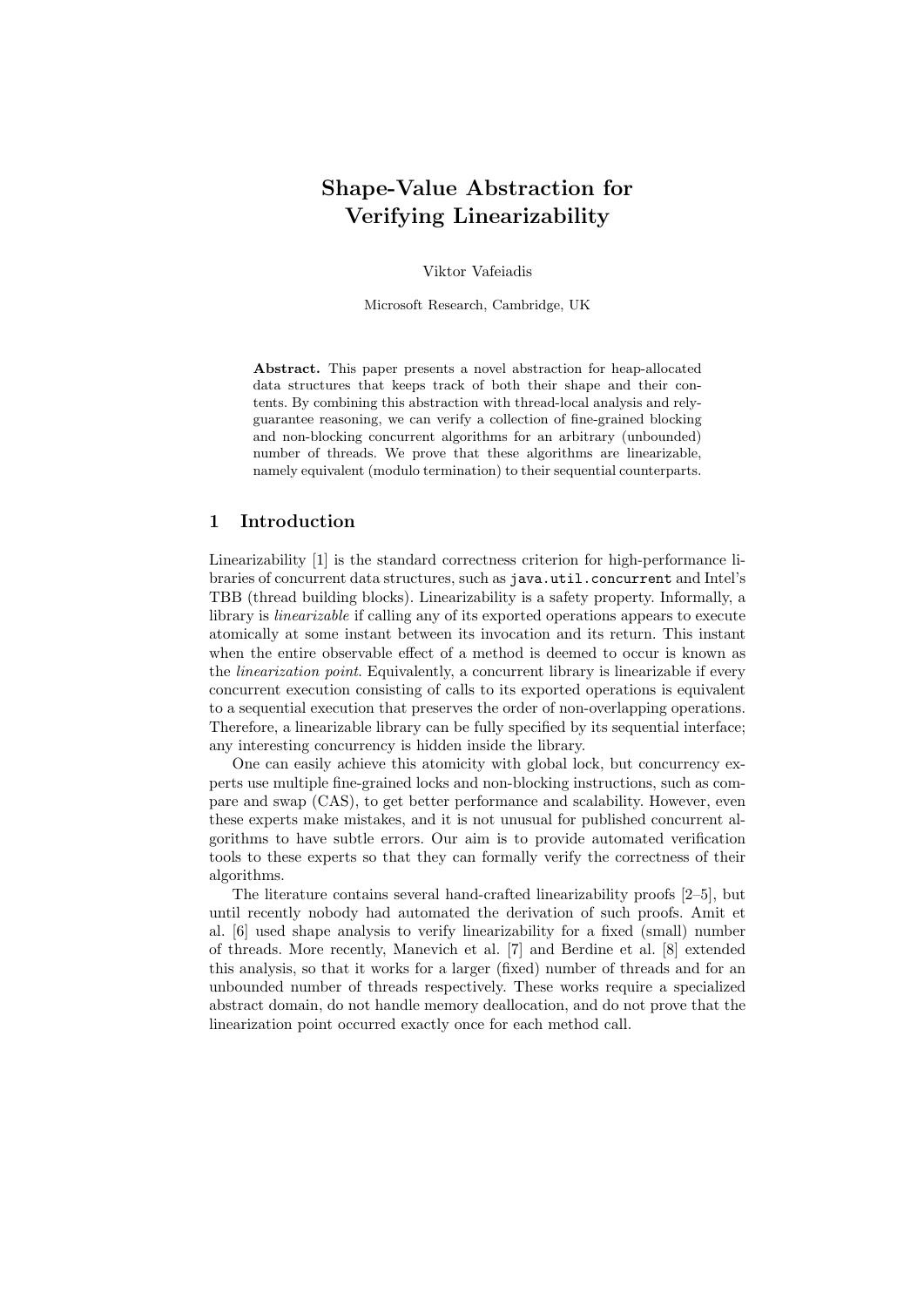In contrast, we check that that the specified linearization points are sound, and we allow complex linearization points that occur in a different thread than the one being verified.

Our prototype implementation is based on RGSep [9], a program logic that combines rely-guarantee [10] and separation logic [11]. As a result, it deals with an unbounded number of threads, can reason about memory deallocation, which affects linearizability in subtle ways (see Sect. 2), and can prove the absence of memory leaks (where applicable).

*Main results.* The contributions of this paper are summarised below:

- We present a simple proof method for verifying linearizability given a specified set of linearization points (see Sect. 3). Our method can handle linearization points occuring in a different thread than the one being verified.
- Our shape analysis can remember an adjustable amount of information about the values stored in a data structure (see Sect. 4). The amount of information can be adjusted by selecting a different backend value abstraction.
- We replace the complex RGSep atomic proof rule with two rules, thereby simplifying the presentation and enabling concise actions specifications for operations such as CAS (see Sect. 5).
- Our tool compares favourably to the other known tools, and succeeded in proving that several concurrent algorithms are linearizable (see Sect. 6).

*Limitations.* (1) We assume a sequentially consistent memory model; this means that parallel composition can be understood as trace interleaving. (2) The program must be accurately analysable by (sequential) shape analysis: this currently restricts our analysis to programs operating on linked lists. (3) The programmer must annotate the locations of the linearization points. (4) The programmer must describe the interference imposed by the module.

### 2 A Simple Example: Treiber's Stack

Figure 1 contains C-like pseudocode for Treiber's stack [12], one of the simplest non-blocking concurrent algorithms. The stack is represented as a singly linked list rooted at S->Top, which is updated using CAS (compare and swap). CAS is a primitive operation that reads a word from a memory adress and conditionally writes to the same address in one atomic step. In particular,  $CAS(*S->Top,t,x)$ atomically compares the value of S->Top with the value of t and if the two match, the CAS succeeds: it stores the value of x in S->Top and returns 1. Otherwise, the CAS fails: it returns 0 and does not change the value of S->Top.

This algorithm leaks memory: we cannot free popped nodes because of the following scenario. Assume the stack initially consists of the nodes  $\alpha$  and  $\beta$ . First, thread  $T$  calls pop, executes lines 21–25 and is then descheduled. At this point, T's local state is  $t = \alpha$  and  $x = \beta$ . Now, suppose some other thread comes along and pops  $\alpha$  off the stack and then pushes  $\gamma$  onto the stack. If pop were to dispose node  $\alpha$ , it is possible for a new node to be allocated at the same address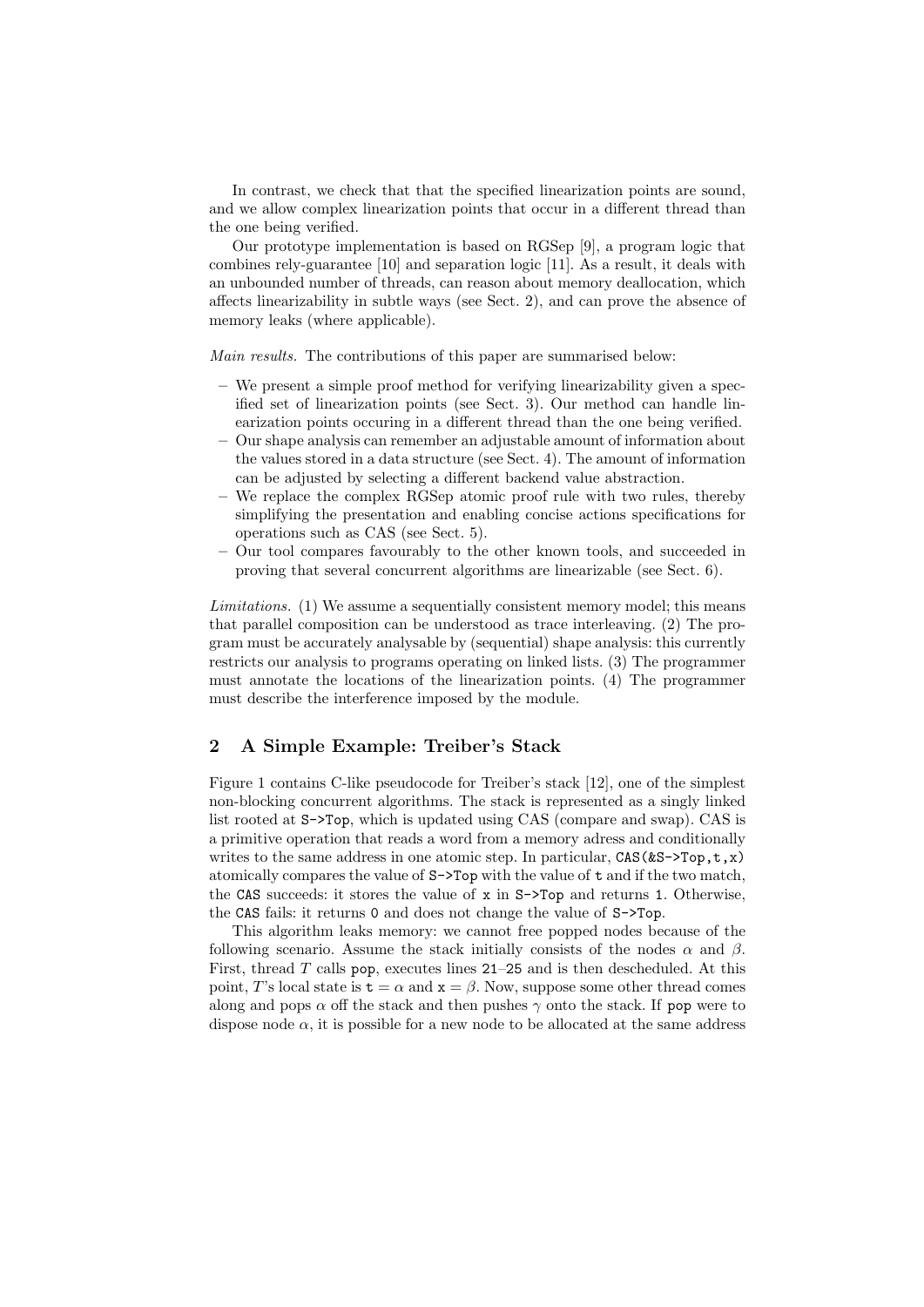```
struct node {
  struct node *next;
  value_t data;
};
struct stack {
  struct node *Top;
};
struct stack *S;
void init() {
   S = \text{alloc}():
   S->Top = NULL;/* ABS->val = \epsilon; */
}
                            [10] void push(value_t v) { struct node *t, *x;<br>[11] x = \text{alloc}():
                                     x = \text{alloc}();
                            [12] x->data = v;
                            [13] do {<br>[14] t
                                       t = S->Top;[15] x->next = t;
                            [16] } while (\neg CAS( & S \rightarrow Top, t, x)); // 01
                            [17] }
                            [20] value_t pop() { struct node *t, *x;<br>[21] do {
                            [21] do {<br>[22] t
                                      t = S - \text{Top}; // 02
                            [23] if (t == NULL)[24] return EMPTY:
                            [25] x = t->next;
                            [26] } while (\neg CAS(\&S\rightarrow Top, t, x)); // @3<br>[27] return t->data:
                                     return t->data;
                            [28] }
```
Fig. 1. Treiber's non-blocking stack algorithm.

 $\alpha$  and pushed on the stack. Hence, the stack can reach a configuration consisting of the nodes  $\alpha$ ,  $\gamma$ , and  $\beta$ . If T is rescheduled at this point, the CAS at line 26 will succeed, but will remove two nodes from the stack instead of one. This is known as the 'ABA' problem in the literature.

*Linearization points.* The linearization points are annotated with comments at the right-hand side. All of them are conditional: @1 and @3 are linearization points if and only if the respective CAS succeeds; @2 is a linearization point if and only if the value stored to t is NULL. (@2 is the linearization point of a failed pop operation: at this point we know that the stack is empty.) To carry out the verification, we expect the programmer to annotate these points with auxiliary code asserting that they are linearization points.

*Actions.* In order to verify the given algorithm, we also require the user to specify a set of precondition-postcondition pairs (a.k.a. actions) that summarize the possible atomic effects of the algorithm. For Treiber's stack, we need:

```
action APush() [S \mapsto Top:n \longrightarrow ABS \mapsto val:A][S \mapsto Top: y * y \mapsto data: e, next: n * ABS \mapsto val: \langle e \rangle \cdot A]action APop() [S \mapsto Top: y * y \mapsto data: e, next: n * ABS \mapsto val: \langle e \rangle \cdot A][S \mapsto Top:n * y \mapsto data: e, next:n * ABS \mapsto val:A]
```
These actions use separation logic notation<sup>1</sup> and (ignoring the ABS part) describe the effect of a successful CAS at lines 16 and 26 respectively. The italicized

 $S \rightarrow Top: n$  denotes that S is a pointer to a structure whose Top field contains n. The ∗ operator is similar to conjunction, but P ∗ Q also asserts that P and Q describe disjoint parts of the memory.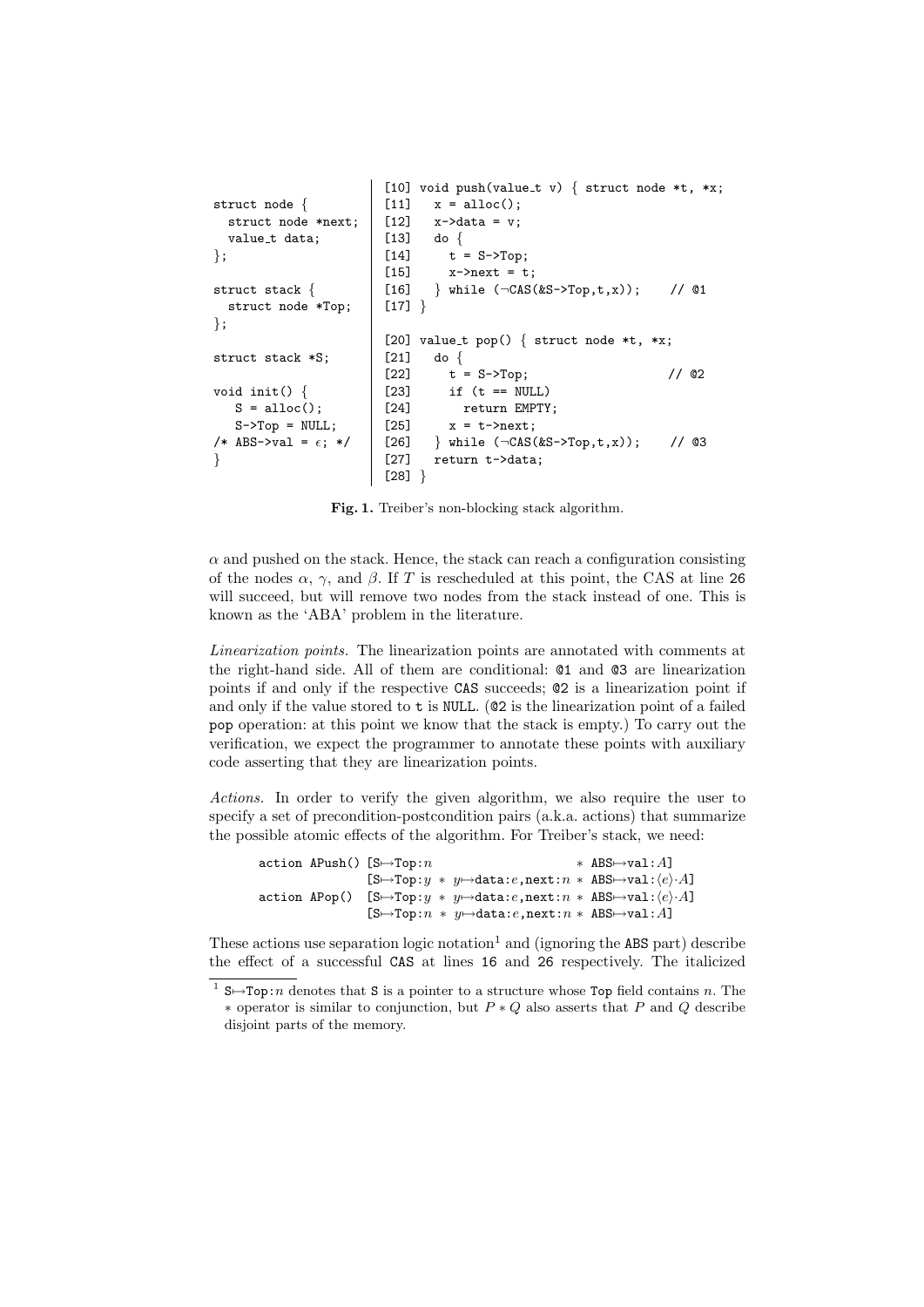variables (e.g.  $n$ ) are logical variables and are implicitly quantified over both assertions of an action. The other lines, as well as failed CASes do not change any state visible to other threads.

ABS is an auxiliary variable representing the abstract stack that the algorithm supposedly implements. This is formalized as a mathematical sequence. We write  $\epsilon$  for the empty sequence,  $\langle e \rangle$  for the singleton sequence consisting of e, and  $\cdot$  for sequence concatenation. Action  $APush$  adds  $e$  to the beginning of the abstract stack. Conversely, APop removes  $e$  from the beginning of the abstract stack. If we initialise ABS- $>$ val to  $\epsilon$  in the constructor init(), our tool is able to infer the following invariant:

$$
J \stackrel{\text{def}}{=} \exists nv. \ \mathsf{S} \mapsto \mathsf{Top} : n * \mathsf{lseg}(n, \mathsf{NULL}, v) * \mathsf{ABS} \mapsto \mathsf{val} : v,
$$

which says that the concrete singly linked list represents the same value as is stored in the auxiliary variable ABS. (The predicate  $\deg(n, NULL, v)$  asserts that there is a singly list segment starting from  $n$  and ending with NULL that represents the sequence value v.) This invariant, also known as the *abstraction map*, is crucial for the linearizability proof, and is used as the precondition of push and pop.

### 3 Verifying Linearizability

Proving linearizability can be reduced to proving that one transition system simulates another transition system (e.g. [2, 4]). The reduction is straightforward, but expensive: it converts a difficult problem into an even harder problem. Proofs done this way have involved significant human labour, especially in constructing the appropriate simulation relations between the two automata. In one case, Colvin et al. [4] even had to invent an intermediate automaton and construct two simulation relations.

Instead, we employ a simpler –but equally general– proof technique based on auxiliary code annotations. We assume that the programmer knows the linearization point of each method and he annotates this point in the source code. For simple algorithms, such as Treiber's stack, this task is straightforward and could perhaps be automated. More complicated algorithms generally require more annotations, but these are still manageable and, in any case, simpler than the corresponding simulation relations. For such examples, see [13, Chapter 5].

In order to prove that a method is linearizable, we need a specification describing the intended atomic effect of the method. In our examples, this specification is supplied by the user. If, however, the user does not provide such a specification explicitly, we can extract it from the code itself: we just symbolically execute the code in an isolated (sequential) environment. Usually this simplifies the source code quite dramatically. For example, the two CASes in Fig. 1 always succeed in an isolated environment.

Hence, we can assume that the concrete program is annotated with its linearization points and its specification given as abstract code. To verify lineariz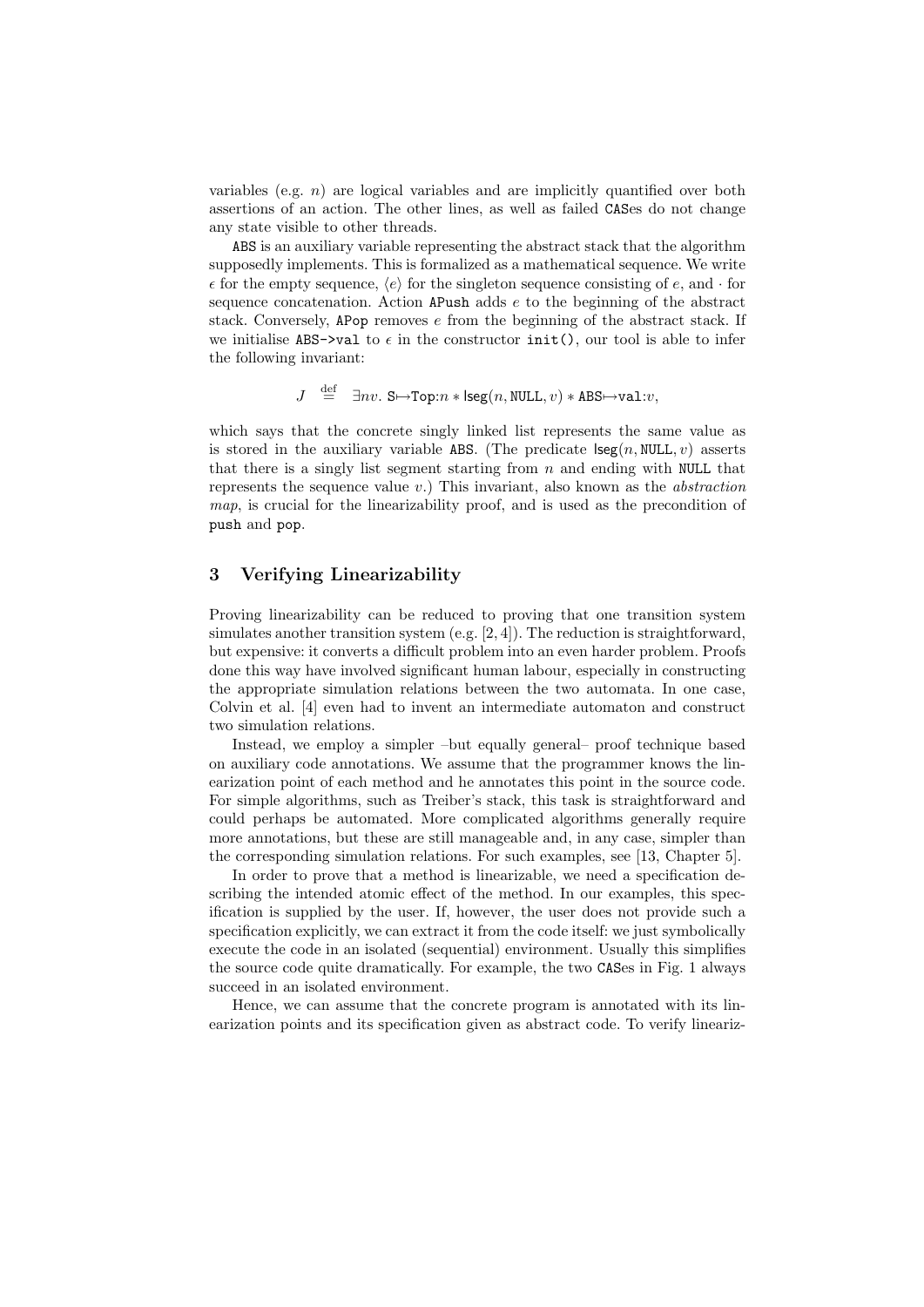ability: we infer an abstraction map,  $J$ ; we inline the specification at the annotated linearization points; and check the following four properties:

1.  $J$  is an invariant of the system: the concrete and the abstract data structures are always related by J.

We satisfy this property by construction. When inferring  $J$ , we start with the inferred postcondition of the constructor init() and do a fixpoint calculation to compute a weaker assertion that is stable under interference from the given actions. This fixpoint calculation is also known as *stabilization*. For more details about how stabilization is done, see [14]. As the actions soundly overapproximate the system, this implies that the inferred assertion is an invariant of the system.

- 2. In every trace representing the execution (whether terminating or not) of a method, there is *at most one* linearization point of that method call.
- 3. Every terminating execution trace of a method has *at least one* linearization point.
- 4. Whenever a method terminates, it returns the same result as the specification embedded at the linearization point.

Putting (2) and (3) together means that terminating executions must have exactly one linearization point. In cases where the abstract code specifying a method has no side-effects (e.g. when pop returns EMPTY), we can drop condition (2). Dropping (2) typically reduces the annotation overhead for read-only methods because we do not need to ensure that the abstract effect of the method was executed exactly once.

Checking conditions (2) and (3) may seem trivial for Treiber's stack, but can be quite difficult in general because the linearization point along some execution paths of a method may be within code performed by another concurrently executing thread. This case arises frequently in methods that have no side-effects, and in algorithms that use 'helping.'

We verify conditions  $(2)$ ,  $(3)$ , and  $(4)$  with a simple intentional encoding. For each method call, we create an auxiliary descriptor record with one field containing the name of the method, one field for each argument of the method, and one additional field, ABS RESULT, which is assigned at the linearization point. At the beginning of each method, we add auxiliary code that allocates a new such record in the heap and initializes its fields. To check that the linearization point happens at most once, we initialize ABS RESULT with a certain reserved value UNDEF. At the linearization points we check that ABS RESULT still contains this special value and update it with the result of the abstract operation. At the method's return point, we check that the value returned is the same as the one stored in ABS RESULT (and different than UNDEF). This ensures that the linearization point occurred exactly once.

As the auxiliary record is stored in the heap, it can be shared, and hence, a different thread can execute the auxiliary code that updates the ABS RESULT field. Thus, we are able to handle methods whose linearization points along some executions are in a different thread.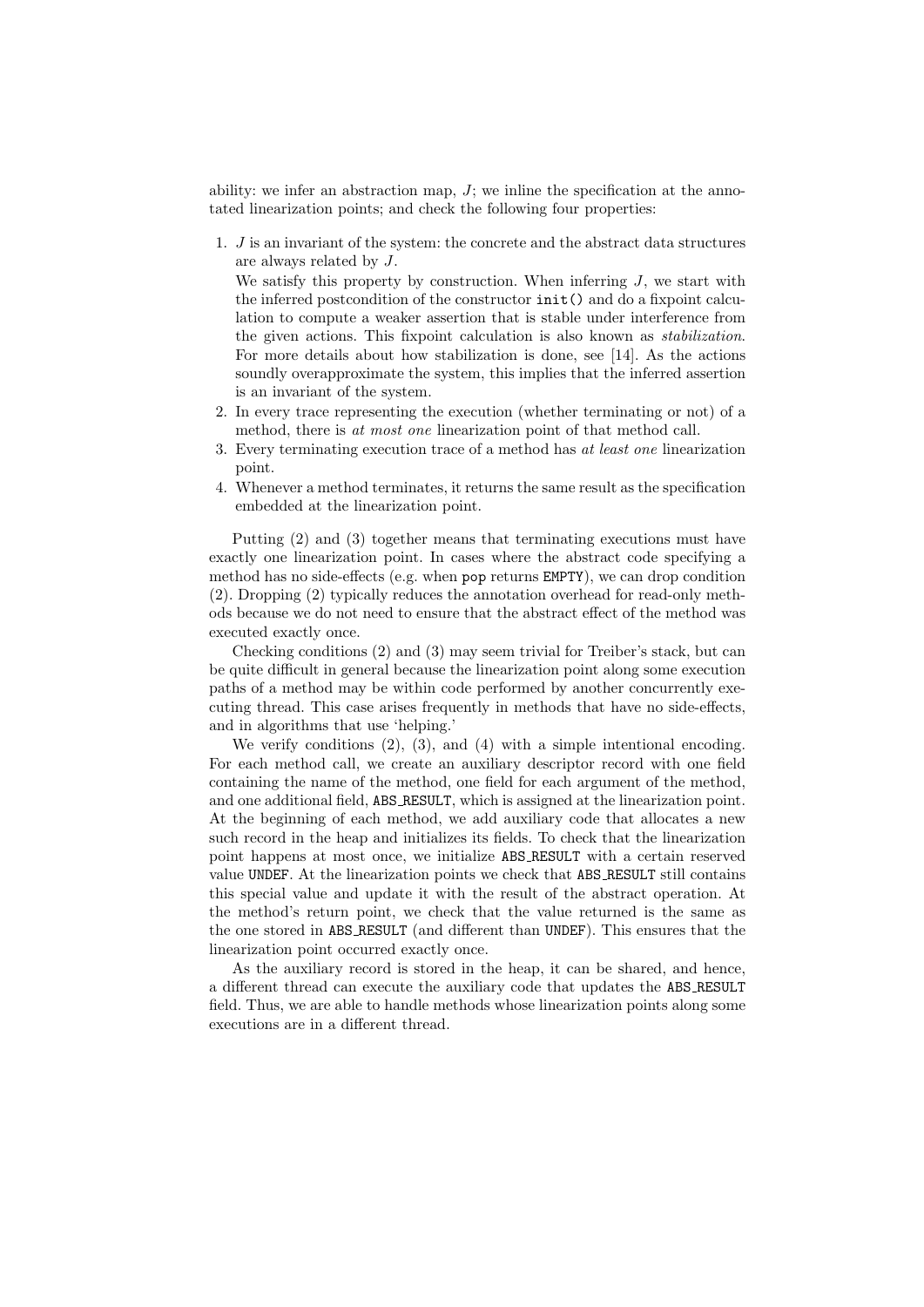Our use of the reserved value UNDEF encodes whether the linearization point has occurred or not. Alternatively, the same information can be recorded by a boolean variable. Gao et al. [3] instead keep a counter initially set to 0, incremented at each linearization point, and prove that it contains 1 at the end of the method. Besides using more state than necessary, their approach does not imply property (2) for non-terminating executions.

### 4 Shape-Value Abstraction

Most shape analyses abstract away the values stored in the data structures. This renders them practically useless for proving linearizability because the crucial invariant needed in order to prove linearizability is that the concrete data structure represents the same value as the abstract state.

A possible solution to this problem is to develop a specialized abstract domain that can express this invariant. This approach was followed by Amit et al. [6], who presented an abstract domain tracking graph isomorphism. Here, we will consider a different, possibly more general, solution.

Our abstraction follows a two step approach. First we abstract the shapes of the data structures, and then we abstract the values stored in those data structures. These two steps are independent to each other, and hence we can combine any suitable shape abstraction with any suitable value abstraction. Formally, our abstraction function is the composition of two abstractions:

$$
\alpha_{\text{total}} = \alpha_{\text{value}} \circ \alpha_{\text{shape}}
$$

The function  $\alpha_{\text{shape}}$  handles shape-related issues, whereas the function  $\alpha_{\text{value}}$ handles value-related issues. Correspondingly, the concretization function is the composition of the two corresponding concretization functions:

$$
\gamma_{\rm total} = \gamma_{\rm shape} \circ \gamma_{\rm value}
$$

This setup simplifies proving correctness of the analysis: we can prove separately that the two abstraction functions are correct.

In the following, the abstract domains are just subsets of the concrete domain; hence, the  $\gamma$ -functions are the corresponding inclusion (i.e. the identity) functions.

### 4.1 Shape Abstraction

Given a shape analysis based on separation logic, deriving the shape abstraction  $(\alpha_{\text{shape}})$  is straightforward. The shape analysis's abstraction function can be decomposed in two more primitive functions: one that abstracts shape information, but treats values precisely, and a second one that abstracts all value-related information.

We proceed with a concrete example. We derive a value-remembering shape abstraction from the shape analysis of Distefano et al. [15]. Distefano's analysis is based on separation logic, and handles singly linked data structures.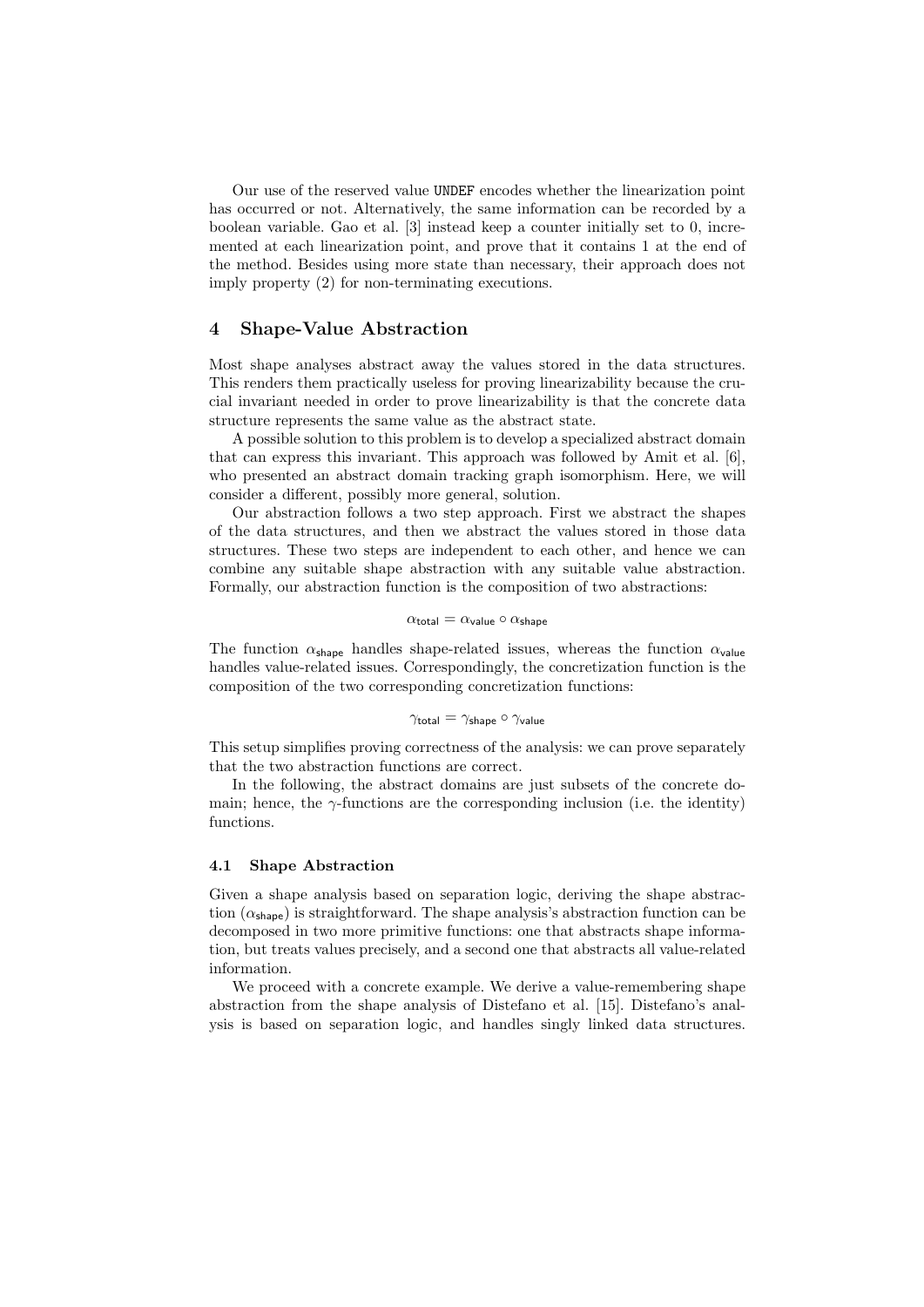Node $(y, z, b) \implies$  junk  $Node(x, y, a) * Node(y, z, b) \implies \text{lseg}_{new}(x, z, \langle a \rangle \cdot \langle b \rangle)$  $\mathsf{lseg}_{\mathsf{new}}(x, y, a) * \mathsf{Node}(y, z, b) \implies \mathsf{lseg}_{\mathsf{new}}(x, z, a \cdot \langle b \rangle)$  $\mathsf{lseg}_{\mathsf{new}}(y, z, b) \implies \mathsf{junk}$  $Node(x, y, a) * lseg<sub>new</sub>(y, z, b) \implies lseg<sub>new</sub>(x, z, \langle a \rangle \cdot b)$  $\mathsf{lseg}_{\mathsf{new}}(x, y, a) * \mathsf{lseg}_{\mathsf{new}}(y, z, b) \implies \mathsf{lseg}_{\mathsf{new}}(x, z, a \cdot b)$ 

Fig. 2. Shape abstraction rules.

Their abstract domain is a subset of separation logic assertions that includes ∗-conjunction, disjunction, \$→, emp, junk, lseg, equalities and disequalities. The assertion emp denotes the empty heap (in which nothing is allocated); junk is true for any heap, whether empty or consisting of some allocated nodes. Finally, the predicate  $\deg(x, y)$  denotes a singly linked list segment starting at address x and ending at  $y$ . For technical reasons (see [14] for details), we prefer a slightly different version of the list segment predicate, whose inductive definition is given below:

$$
\mathsf{lseg}(x, y) \stackrel{\text{def}}{=} (x = y \land \mathsf{emp}) \lor (\exists bz. \; \mathsf{Node}(x, z, b) * \mathsf{lse}(z, y))
$$

where  $\textsf{Node}(x, y, v) \stackrel{\text{def}}{=} x \mapsto \{\texttt{.next} = y, \texttt{.data} = v\}.$ 

We can extend the list segment predicate with an additional argument recording the sequence of values represented by the list.

$$
\mathsf{Iseg}_{\mathsf{new}}(x, y, a) \stackrel{\text{def}}{=} (x = y \land a = \epsilon \land \mathsf{emp})
$$
  
 
$$
\lor \exists bcz. \ a = \langle b \rangle \cdot c * \mathsf{Node}(x, z, b) * \mathsf{Iseg}_{\mathsf{new}}(z, y, c)
$$

Distefano's abstraction function consists of applying a set of rewrite rules as much as possible. Each rewrite rule is a valid separation logic implication, and eliminates one existentially quantified variable from the input assertion. This ensures that the abstraction function is sound and always terminates. Distefano also proves that his abstract domain is finite; hence, fixpoints in the abstract domain converge.

Our abstraction has the same structure, but we have modified the rewrite rules to record value-related information accurately (see Fig. 2). For example, our last rule is a direct adaptation of Distefano's rule for merging two list segments:

$$
\mathsf{lseg}(x,y) * \mathsf{lseg}(y,z) \implies \mathsf{lseg}(x,z).
$$

Abstraction applies these rules aggressively whenever  $y$  is an existentially quantified variable that does not appear in the rest of the formula. Abstraction is sound, because each rewrite rule is a valid separation logic implication.

In essence, we have decomposed Distefano's abstraction function  $\alpha_{\text{Distance}}$ into two steps,  $\alpha_{\text{Distance}} = \alpha_{\text{forget\_values}} \circ \alpha_{\text{shape}}$ , where  $\alpha_{\text{forget\_values}}$  maps every  $\mathsf{lseg}_{\mathsf{new}}(x, y, v)$  into  $\mathsf{lseg}(x, y)$ . Shape-value abstraction will keep the  $\alpha_{\mathsf{shape}}$  part, but replace the  $\alpha_{\text{forget\_values}}$  function with something more appropriate.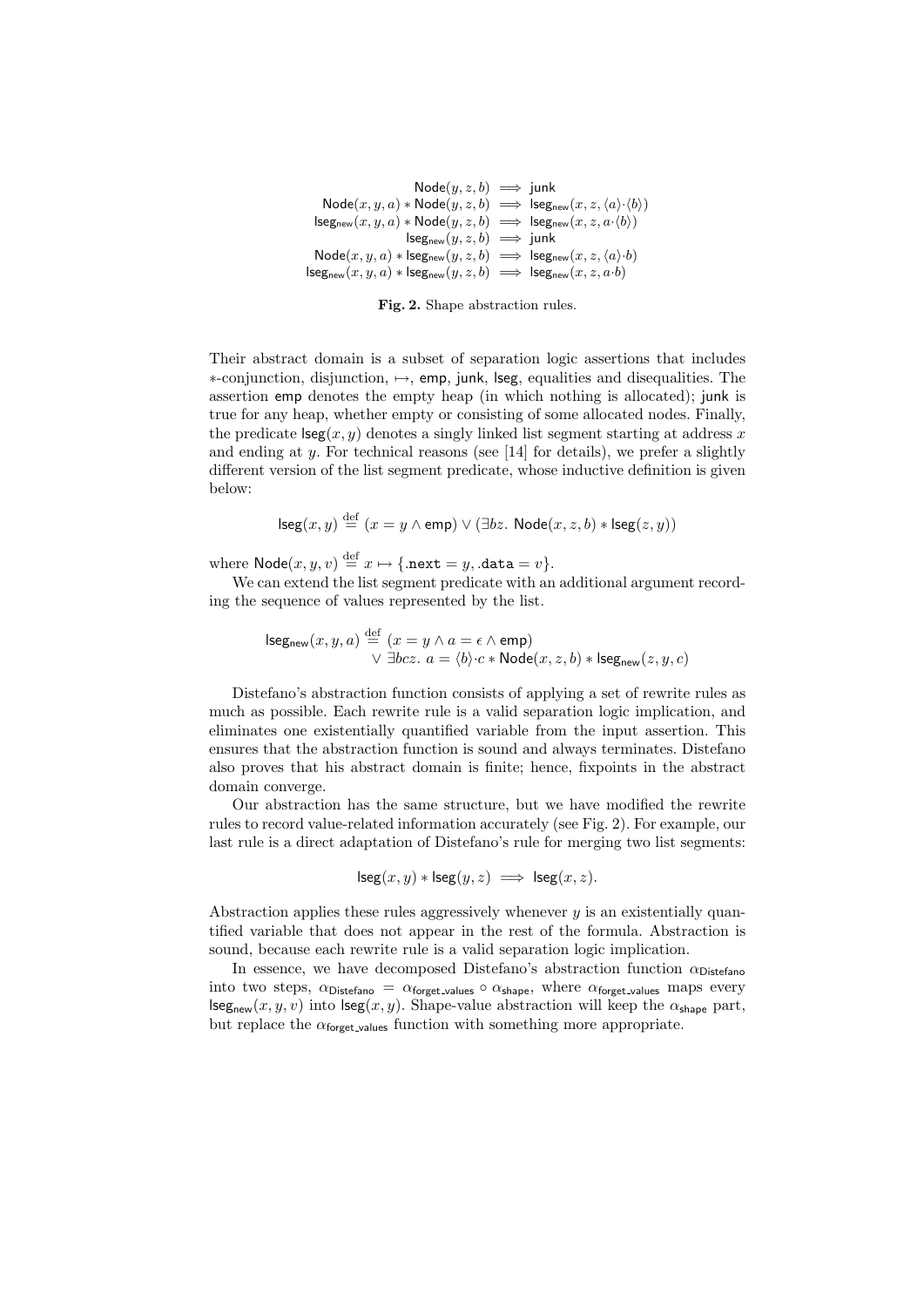#### 4.2 Value Abstraction

Now we turn to the abstraction of values appearing in a formula. Recall that the basic invariant in a linearizability proof is that two data structures represent the same value. Therefore, we want an abstraction that remembers some correlations between equal values. To be concrete, consider we want to abstract the values in the following assertion:

$$
\mathsf{lseg}(k,0,b\cdot c\cdot d\cdot e)*\mathsf{lseg}(l,0,a\cdot b)*\mathsf{lseg}(m,0,a\cdot b)*\mathsf{lseg}(n,0,e).
$$

There are three natural choices as to what abstraction should do:

A. Keep track of the equalities between top-level expressions (such as  $a \cdot b$ ):

 $\exists uvw. \, \text{lseg}(k, 0, u) * \text{lseg}(l, 0, v) * \text{lseg}(m, 0, v) * \text{lseg}(n, 0, w)$ 

B. Also keep track of the correlations between a top-level expression and subexpressions of another expression (such as e).

$$
\exists uvw.\ \mathsf{Iseg}(k,0,u\cdot w) * \mathsf{Iseg}(l,0,v) * \mathsf{Iseg}(m,0,v) * \mathsf{Iseg}(n,0,w)
$$

C. Also keep track between any two subexpressions (such as b).

$$
\exists tuvw.~\mathsf{lseg}(k,0,u\cdot v\cdot w)*\mathsf{lseg}(l,0,t\cdot u)*\mathsf{lseg}(m,0,t\cdot u)*\mathsf{lseg}(n,0,w)
$$

It turns out that choice A is too weak for linearizability proofs, and that we need one of the other two choices. In particular, choice A can prove the linearizability of push, but not of pop. In the proof outline of pop, one of the disjuncts of the assertion between lines 15 and 16 of pop is

$$
\exists \alpha \beta.\ \mathrm{S} \!\!\mapsto \!\! \mathrm{Top}\!:\! t* t \!\!\mapsto \!\! \mathtt{data}\!:\! \alpha\!, \mathtt{next}\!:\! x* \mathsf{lseg}(x,0,\beta)* \mathtt{ABS} \!\!\mapsto \!\!\mathrm{val}\!:\!\langle \alpha \rangle \!\!\cdot \!\beta
$$

In this case, the first choice would forget the correlation between the value between the concrete data structure and ABS->val, which would make it impossible to prove that the concrete pop returns the same result as the abstract pop.

In our example programs, choice B was sufficient for proving linearizability. Choice C also works, but as it distinguishes more abstract states, it is potentially slower. A benefit of choice C is that it is more robust against more aggressive shape abstractions. Considering syntactic subexpressions is not sufficient, but one has to take the properties (such as associativity and commutativity) of the value constructors into account.

Our general approach for performing value abstraction works as follows. First, we collect the set  $T$  of all values appearing in the formula. From that set, we deduce a set of values, S, that we will 'forget' (i.e. existentially quantify over). For each value  $v_i$  in S, we introduce a fresh existentially quantified variable  $x_i$ , and we (back-)substitute  $x_i$  for  $v_i$  in the assertion. This abstraction is sound irrespective of S, because  $P(v_1,...,v_n) \implies \exists x_1,...,x_n$ .  $P(x_1,...,x_n)$ .

The way we select  $S$  is crucial for the precision of the analysis. To get choice A, simply choose  $S = T$ . To get the other two choices, more work is necessary. Below, we consider this additional work for two kinds of values: (*i*) sets and multisets, and (*ii*) strings/sequences.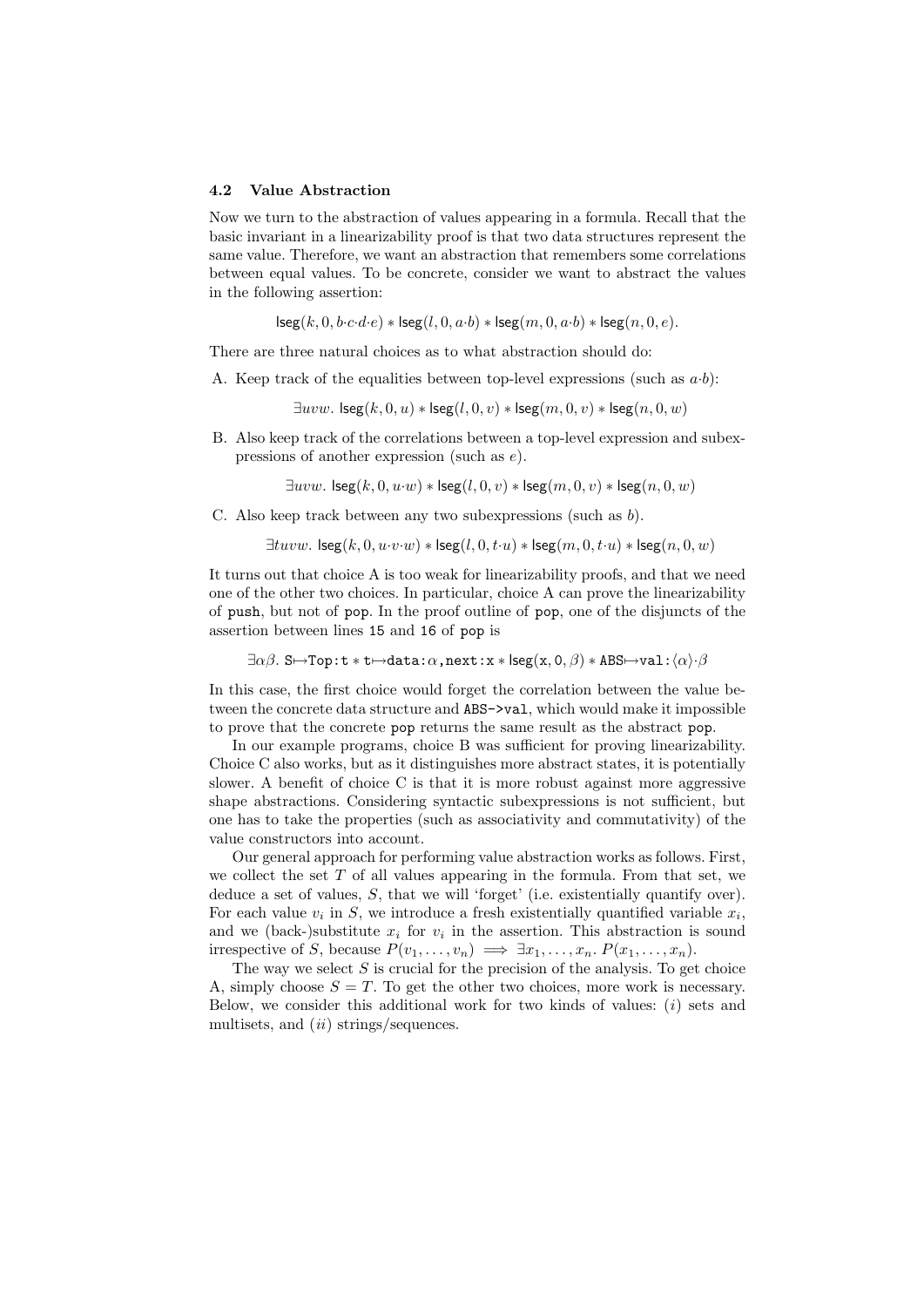*Sets & Multisets.* Consider expressions denoting sets or multisets constructed using the operations: empty set/multiset, singleton set/multiset, and set/multiset union. (We shall ignore intersection and difference operators.) To take care of the associativity and commutativity of ∪, we represent set expressions canonically as a union of a set of expressions and we have a special constructor for singleton sets. For example, the set expression  $\{1,2\} \cup (x \cup y)$  would be represented as  ${singleton(1), singleton(2), x, y}.$  Then, in order to get choice C, we compute the set  $S$  of set expressions according to the following algorithm:

$$
S := T \setminus \{\emptyset\};
$$
  
while  $\exists x, y \in S$ .  $x \neq y \land x \cap y \neq \emptyset$  do  

$$
S := (S \setminus \{x, y\}) \cup (\{x \setminus y, x \cap y, y \setminus x\} \setminus \{\emptyset\})
$$

We start with  $T$ , the set of all (set) values appearing in the formula. In the loop, while there exist overlapping sets in  $S$ , we remove them from  $S$  and add the three partitions. At the end, all the elements  $S$  will be disjoint, and any element of T denoting a set will be expressible as a union of elements in S. Notice that these rewrites are confluent: the choice of x and  $y$  at each loop iteration does not affect the final result.

Here is our algorithm as applied to a small example:

Initial configuration:  $\{1, 2, 3\}, \{1, 4, 5\}, \{2, 3, 6\}.$ Choosing  $x = \{1, 2, 3\}$  and  $y = \{1, 4, 5\}$  yields  $\{1\}, \{2, 3\}, \{4, 5\}, \{2, 3, 6\}.$ Choosing  $x = \{2, 3\}$  and  $y = \{2, 3, 6\}$  yields  $\{1\}, \{2, 3\}, \{4, 5\}, \{6\}.$ No further loop iterations are possible.

To get choice B, we also require that either  $x \subseteq y$  or  $y \subseteq x$ .

*Sequences.* Sequences are strings over the alphabet of expressions. They are built out of three operations: the empty sequence  $(\epsilon)$ , the singleton sequence (which we write  $\langle x \rangle$ ) and concatenation (denoted  $x \cdot y$ ). Analogously to sets, the analysis represents sequence expressions as a sequence of expressions that are concatenated together. To get choice C, we compute  $S$  as follows:

$$
S := T \setminus \{\epsilon\};
$$
  
while 
$$
\begin{pmatrix} \exists x \in S, y \in S. \ \exists z, x_1, x_2, y_1, y_2. \\ x \neq y \land z \neq \epsilon \land x = x_1 \cdot z \cdot x_2 \land y = y_1 \cdot z \cdot y_2 \end{pmatrix} do
$$
  

$$
S := (S \setminus \{x, y\}) \cup (\{x_1, x_2, y_1, y_2, z\} \setminus \{\epsilon\})
$$

We start with  $T$ , the set of all values in the formula. In the loop, while there exists a non-empty common subsequence  $(z)$  in two elements of S, we remove those elements from S, and replace them with the partitions  $x_1, x_2, y_1, y_2$ , and z. To get choice B, we also require that either  $x \nightharpoonup y$  or  $y \nightharpoonup x$ , where  $x \nightharpoonup y$  holds if and only if there exist  $w_1$  and  $w_2$  such that  $y = w_1 \cdot x \cdot w_2$ . Equivalently, to get choice B, we require that either  $x_1 = x_2 = \epsilon$  or  $y_1 = y_2 = \epsilon$ .

Unlike the set/multiset algorithm, different instantiations of the existential variables can lead to different final results. This is problematic because some results are better than others (we want to minimize the cardinality of the final S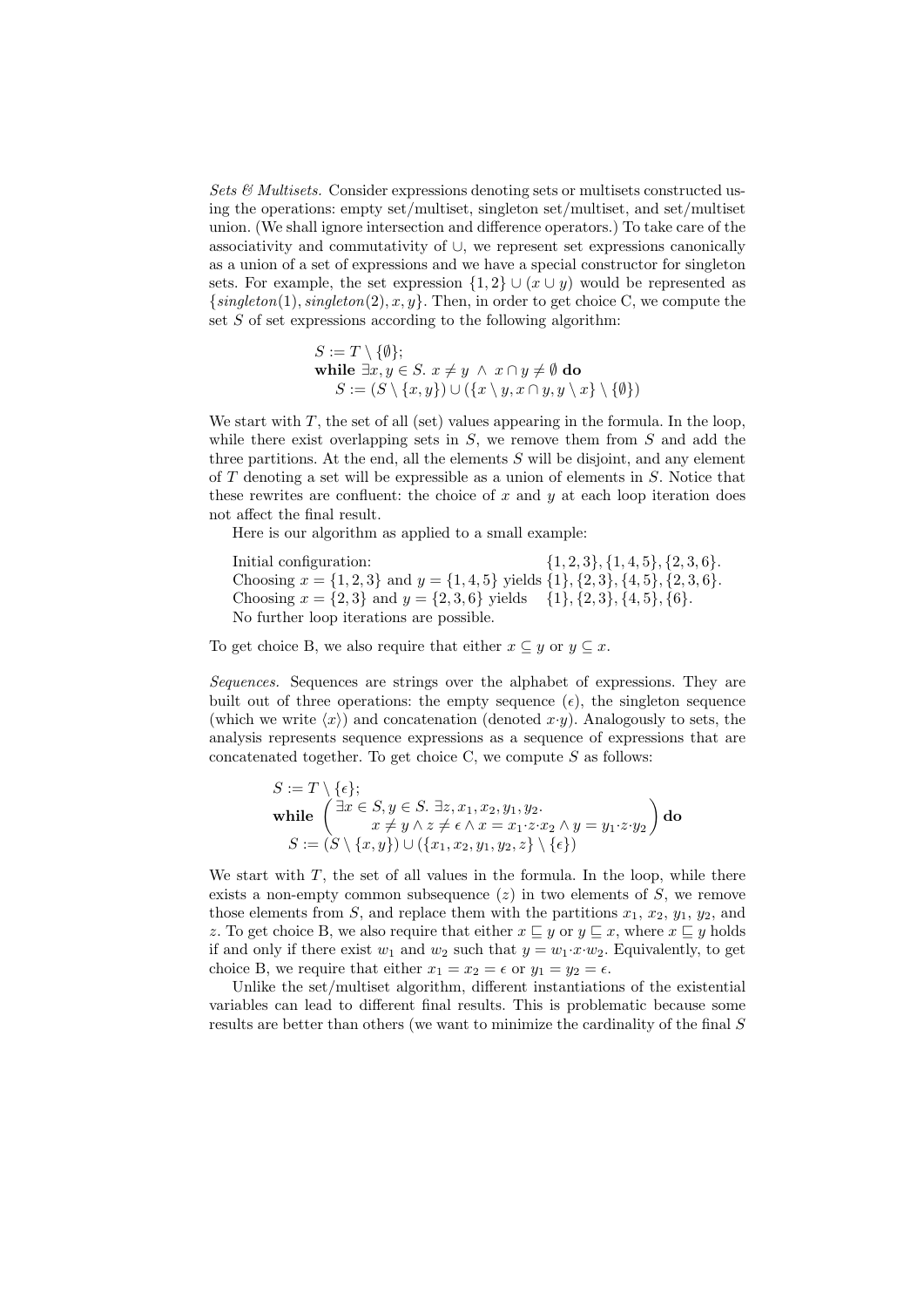so that we do not accidentally miss any abstraction opportunites). Fortunately, a simple condition ensures that the best result is found: the  $z$  selected must be a (local) maximum. Formally, for all  $z'$ , if  $z \subseteq z'$ , then  $z' \not\sqsubseteq x$  or  $z' \not\sqsubseteq y$ . Ensuring this condition is an easy programming task.

### 5 Extensions to RGSep

We have implemented our abstraction function in a static analyzer based on RGSep [13, 14]. In this section, we will briefly go over the key concepts of RGSep, and show how we modified its atomic rule to deal with instructions such as CAS.

In RGSep, the state of the program is logically divided into a static number of (disjoint) partitions, which are called regions. Each thread of the system owns one region for its local data, and there are also regions containing data that is shared among threads.

The program logic permits each thread to access local state directly, and restricts shared state accesses to use some form of synchronisation (e.g. mutexes, atomic reads, CAS). At synchronisation points, the thread can re-adjust the boundaries between local and shared state. Whenever a thread modifies the shared state (or the partitioning of the shared state), the logic ensures that the correctness of the other threads is resistant to the modification. This is achieved with rely/guarantee reasoning.

In particular, the concurrent behaviour of each thread is abstracted by a set of precondition-postcondition pairs, known as *actions*. These actions summarise what modifications the atomic statements of a thread can perfom on the shared state.

For each atomic statement of a thread, Calcagno et al. [14] check that there is an action abstracting its entire effect. This is sufficient if all the atomic blocks consist of a single memory access, but is awkward for larger atomic statements such as CAS. CAS has a conditional effect: if it reads the expected value, then it modifies the state; else it does nothing. We can write an action that captures this complex effect, but it will be quite complex itself. For instance, the Apush action from Sect. 2 would have to use a postcondition with a disjunction, encoding the two possibilities of the CAS:

$$
x == 0 * S \rightarrow Top: y * y \rightarrow data: e, next: n * ABS \rightarrow val: \langle e \rangle \cdot A
$$
  
|| x!=0 \* S \rightarrow Top: n \* ABS \rightarrow val: A

Not only is the action unnecessarily long (and therefore difficult to specify or to infer), but it also slows down stabilization. Stabilization is an expensive computation that is executed after the symbolic execution of every atomic command. Given an assertion, it does a fixpoint calculation to compute a weaker assertion that it stable under the set of given actions. Its execution time is roughly proportional to the size of the action definitions.

Instead we allow actions to specify parts of an atomic statement. For example, the actions of Section 2 describe only the effects of successful CASes. We change the input language of Calcagno et al. [14] by dropping action annotations from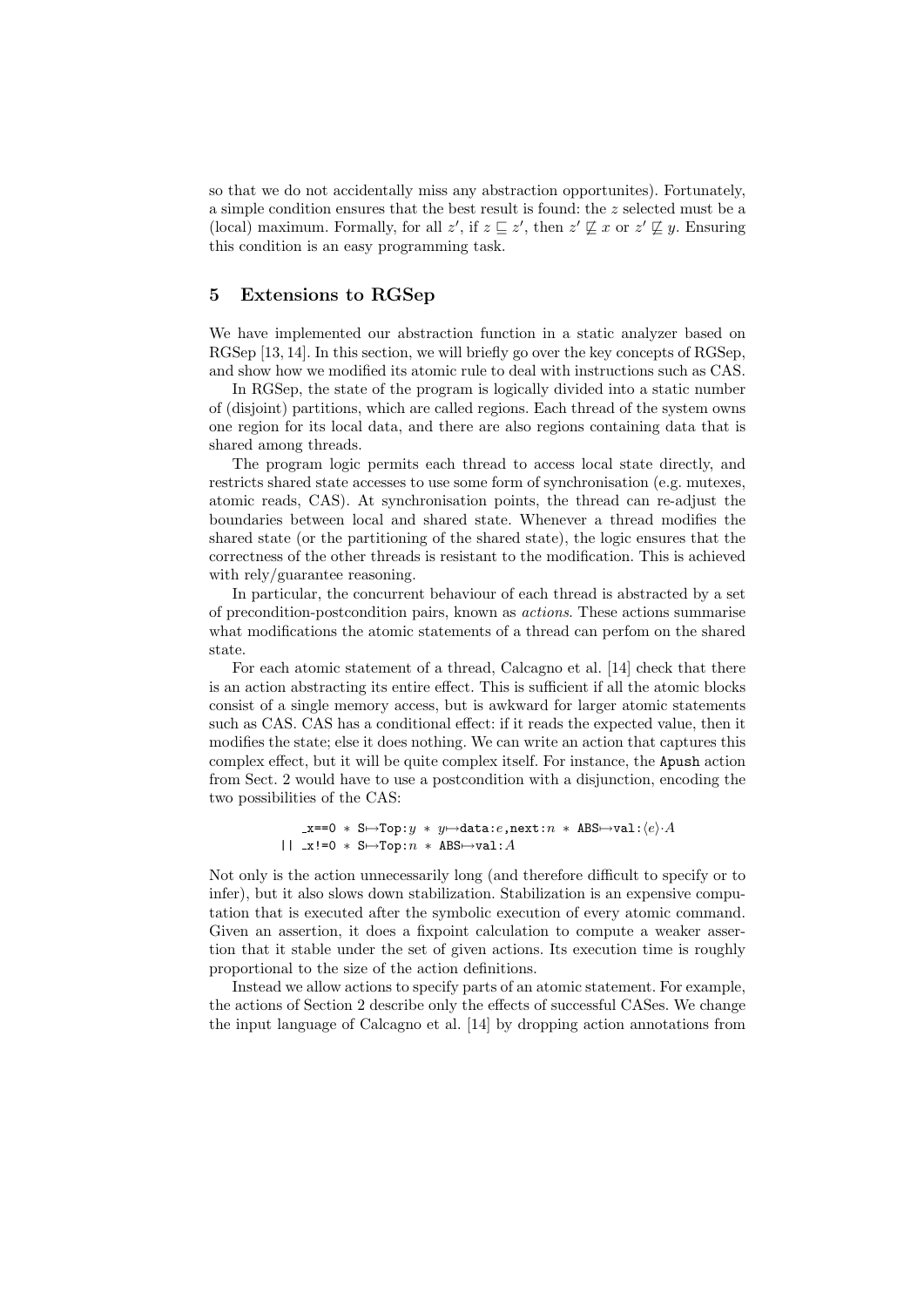atomic statements and adding a new form of statement for action annotation (the 'do...as' block). We impose a syntactic restriction that these 'do...as' blocks can appear only inside atomic blocks.

In the proof rules below, the judgement  ${P_0 | P_1} C {Q_0 | Q_1}$  says that the program C has local precondition  $P_0$ , shared precondition  $P_1$  local postcondition  $Q_0$  and shared postcondition  $Q_1$ . (In reality, we have an indexed family of shared preconditions and shared postconditions, but we will describe our rules as if there was only one for simplicity.) Symbolic execution takes  $P_0$ ,  $P_1$ , and C as arguments and computes (strongest)  $Q_0$  and  $Q_1$ . Normally, commands can access only the local state  $P_0$ . As an exception, memory reads *inside an atomic block* can also access the shared state:

$$
\{P \mid e \mapsto \mathtt{field}: e' * Q\} \mathtt{x = e->field}; \ \{ \mathtt{x} = e' * P \mid e \mapsto \mathtt{field}: e' * Q\}
$$

Unlike Calcagno et al., our symbolic execution does nothing at entries to atomic blocks. At exits, it computes a weaker shared postcondition that is resistant to interference from other threads.

$$
\frac{\{P_0 \mid P_1\} \mathsf{C} \{Q_0 \mid Q_1\}}{\{P_0 \mid P_1\} \text{ atomic } \mathsf{C} \{Q_0 \mid \text{stabilize}(Q_1)\}}
$$

When symbolic execution encounters an action annotation, it has more work to do. At the beginning of the block, it removes the precondition  $P$  of the action from the shared state, and adds it to the local state. Correspondingly, at the end of the block it removes the postcondition  $Q$  of the action from the local state and adds it to the shared state.

$$
\frac{\{P_0 * P \mid P_2\} \ C \ \{Q_0 * Q \mid Q_2\}}{\{P_0 \mid P * P_2\} \ \text{do} \ C \ \ \text{as}_{P \leadsto Q} \ \{Q_0 \mid Q * Q_2\}}
$$

This ensures that the annotated action accounts for any change that C makes to the shared state. Therefore, as the shared state can be changed only within do...as blocks, the set of annotated actions covers every possible shared state change that the program can make.

Experience suggests that writing these action annotations is straightforward and that the process of figuring out the correct actions has a very local, syntactic nature. It is possible that in many simple cases these annotations can be inferred automatically, but we have not investigated this possibility yet.

### 6 Evaluation

Table 1 presents our experimental results. We verify a number of concurrent algorithms from the literature.

The first four algorithms do not leak memory. The DCAS stack is similar to Treiber's stack (presented in Section 2), but pop uses a double compare-and-swap instruction instead of a single CAS. The two-slot buffer is an obstruction-free implementation of an atomic register with a single reader and a single writer.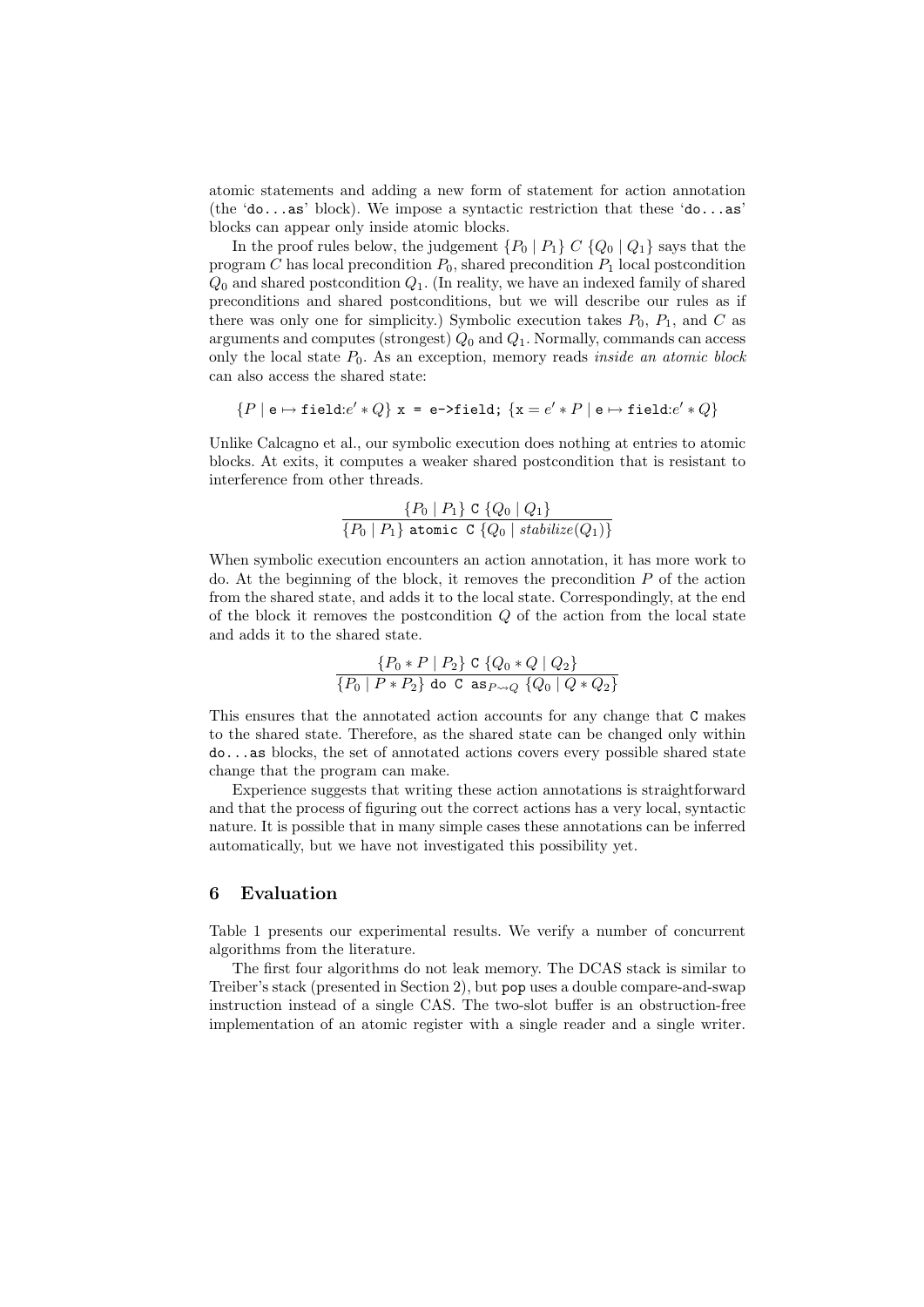| Data structure           | Shape analysis | Linearizability | Berdine et al. [8] |
|--------------------------|----------------|-----------------|--------------------|
| DCAS stack               | 0.2s           | 0.2s            |                    |
| Two-slot buffer          | 0.4s           | 1.2s            |                    |
| Two-lock queue [16]      | 0.5s           | 0.6s            | 17s                |
| Lock-coupling list $[5]$ | 0.3s           | 0.5s            |                    |
| Treiber stack [12]       | 0.2s           | 0.3s            | 7s                 |
| Non-blocking queue [16]  | 2.6s           | 5.1s            |                    |
| Non-blocking queue [2]   | 2.6s           | 4.8s            | 252s               |
| RDCSS <sup>[17]</sup>    | 1.6s           | 87.7s           |                    |

Table 1. Verification times for a collection of concurrent algorithms.

The two-lock queue is due to Michael and Scott [16] and uses two locks: one for protecting the head of the list, and one for the tail of the list. The lockcoupling list [5] represents a set of integers as a sorted linked list with one lock per node. When traversing the list, locks are acquired in a hand-over-hand fashion. The available operations are single element addition, removal, and test of membership. As we have not implemented an abstraction for sorted lists, we currently verify that when these operations succeed, they are the correct multiset operations.

The next four algorithms have memory leaks and depend on a garbage collector for correctness. Treiber's stack was presented in Sect. 2. The first nonblocking queue algorithm is the well-known Michael and Scott's queue [16]. The second non-blocking queue algorithm is a slight variation which was verified by Doherty et al. [2]. Finally, RDCSS [17] is a lock-free implementation of restricted double-compare single-swap primitive. Proving linearizability of RDCSS is challenging because some of its linearization points are executed by different threads, and specifying them requires an auxiliary prophecy variable.

Each column records verification time in seconds. Our tests were conducted on a 3.4GHz Pentium 4 processor running Windows Vista. In all cases, memory consumption was under 5 megabytes. The first column measures the time required by the underlying shape analysis. This infers the shape of the data structures used in the heap and checks that there are no memory errors (e.g. null pointer dereferences). For the first four algorithms, it also checks that there are also no memory leaks. The second column measures the total time required to prove linearizability using the techniques described in this paper. The difference between these two columns represents the additional amount of work that is needed in order to prove linearizability.

Finally, the last column displays the results of Berdine et al. [8]. Comparison with this work is purely indicative; direct comparison is unfair because the tools are quite different. We used the same shape abstraction for all the examples, but require actions to be annotated. In contrast, Berdine et al. do not require any action annotations, but use slightly different abstractions for each algorithm and require an user-supplied heap decomposition.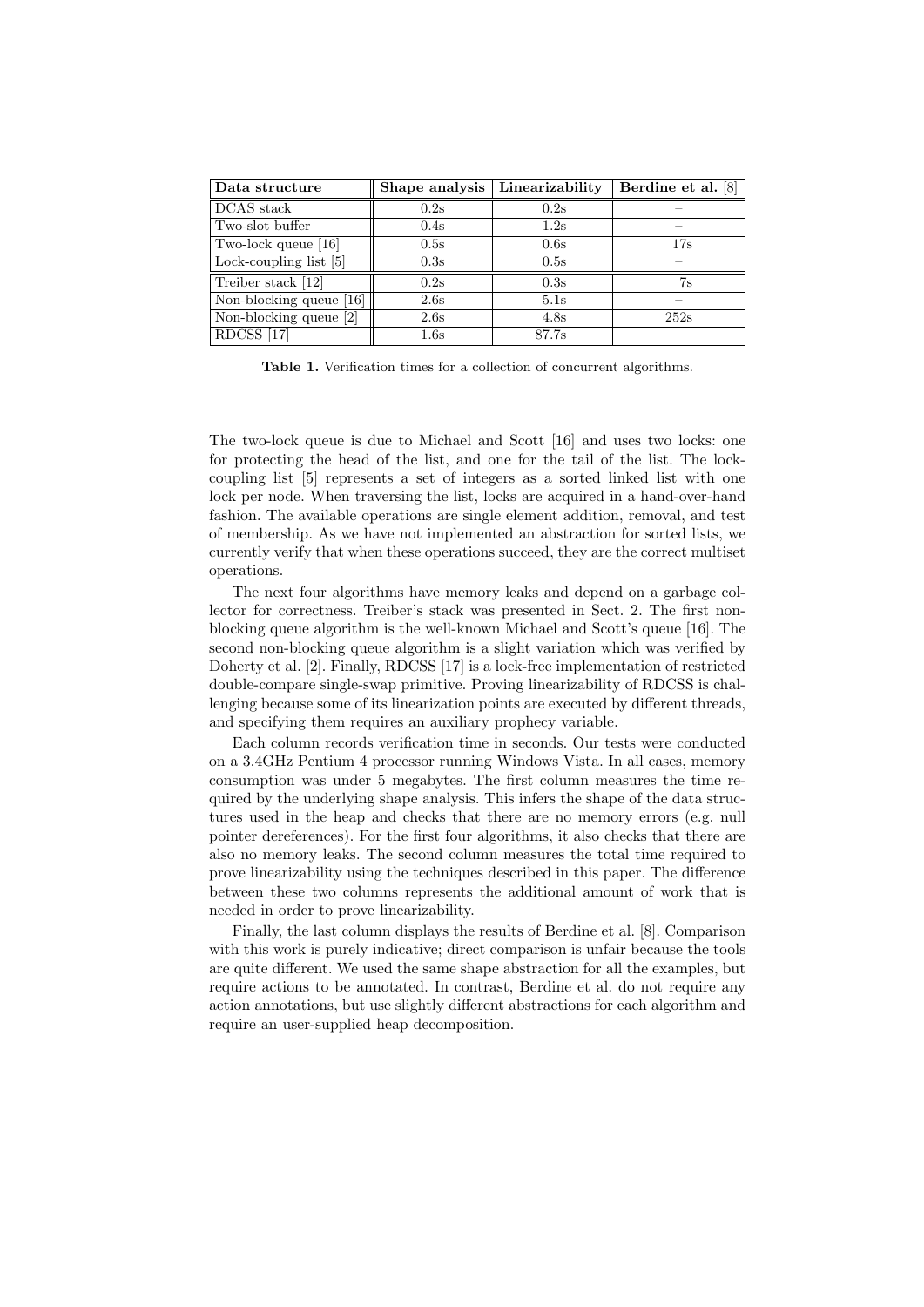We have also performed tests where we inserted errors in the algorithms. In all these cases, our tool failed to prove linearizability.

### 7 Related Work

*Automatic Verification.* Wang and Stoller [18] present a static analysis that verifies linearizability for an unbounded number of threads. Their analysis essentially detects certain coding patterns, which are known to be atomic irrespective of the environment. Algorithms such as Michael and Scott's non-blocking queue that do not follow these coding patterns have to be rewritten.

Amit et al. [6] presented a shape difference abstraction that tracks the difference between two heaps. This approach works well if the concrete heap and the abstract heap have almost identical shapes during the entire algorithm. If, however, we are verifying a concurrent tree algorithm that rebalances the tree every so often, then the concrete heap and the abstract heap may differ dramatically regarding their shape, but not the values stored. In such cases, any abstraction requiring that the two heaps are isomorphic will fail completely. More recently, Manevich et al. [7] and Berdine et al. [8] have presented some improvements to this analysis, which are orthogonal to the task of verifying linearizability.

Finally, Yahav and Sagiv [19] and Calcagno et al. [14] use shape analysis to check simple safety properties of list-based concurrent algorithms, but cannot verify linearizability.

*Semi-automatic Verification.* In [2–4], the PVS theorem prover was used to check hand-crafted linearizability proofs. These papers prove linearizability using different techniques than the one used here. See Sect. 3 for details.

## 8 Conclusion

We have demonstrated that RGSep and shape-value abstraction enable effective automatic linearizability proofs. The examples verified are typical of the research literature 5–10 years ago. The techniques can also cope with more complex algorithms, but the shape analyses must be powerful enough to describe the data structures used in the algorithms. As shape analyses based on separation logic are relatively new, they are still restricted to linked-list data structures.

We believe that both further instances of shape-value abstraction as well as the presented value abstractions apply equally to other verification problems, but we have not investigated this possibility yet.

In the future, we plan to improve the underlying shape analyses to handle other kinds of data structures such as arrays, and to attempt to infer the necessary action annotations automatically.

Acknowledgments. We would like to thank Alan Mycroft, Hongseok Yang and the anonymous referees for providing helpful feedback on earlier drafts of this work.